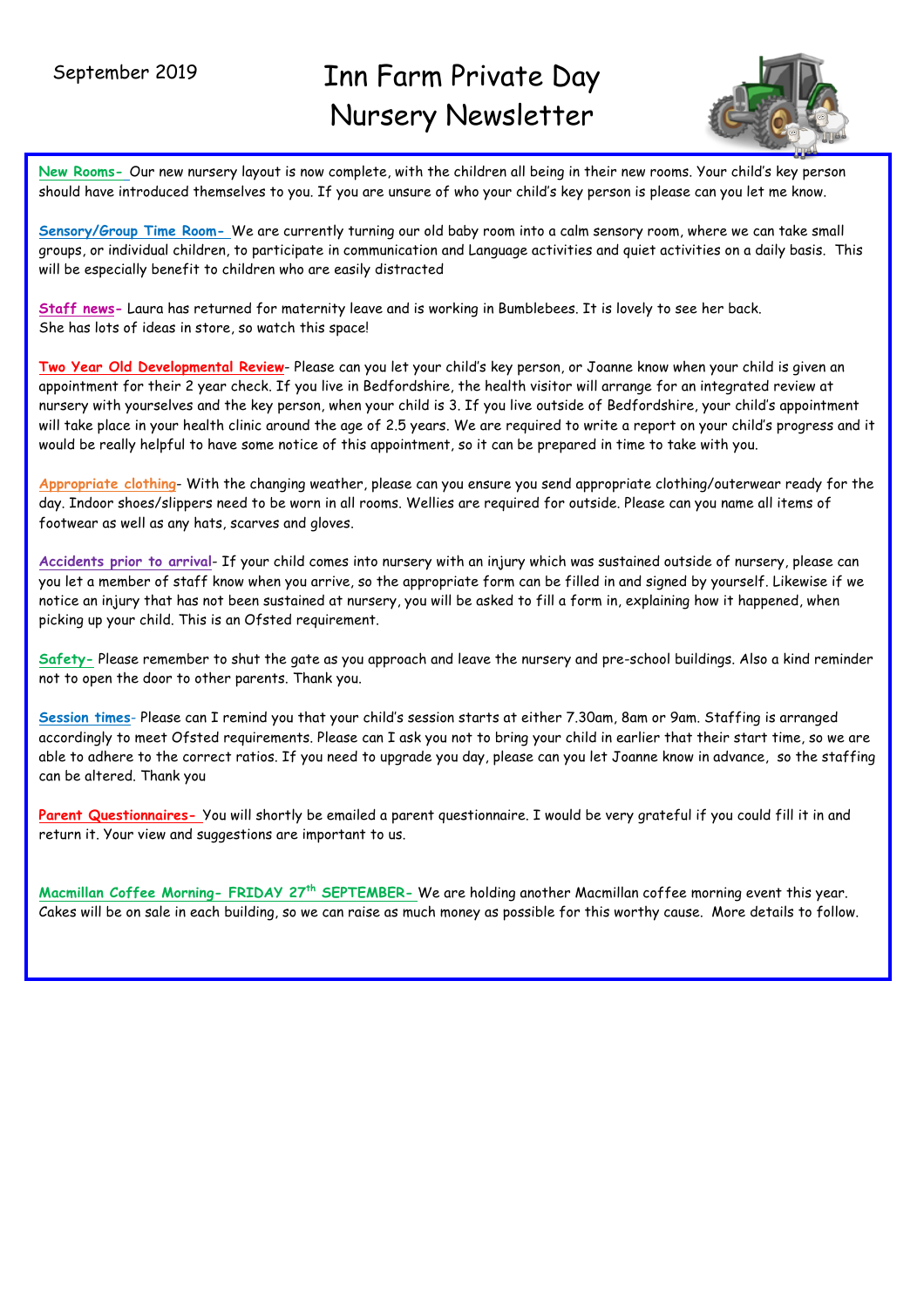### **Ladybirds**

We'd like to welcome all of our babies, new and current, to our new baby room. We're looking forward to sharing all the fun activities we've planned for the next two months. We have a lot more room to develop physical skills and will encourage crawling and walking accordingly.

We will closely follow the babies' interests and provide related resources to support their next steps in development. If your baby shows a particular interest at home, please share that information with us, so we ca help to develop the interest further ay nursery.

As we leave summer behind us, we will be exploring Autumn with a variety of sensory activities using natural resources from our environment. We will be experimenting with leaf and pinecone printing and trying new foods such as pumpkin. We also look forward to going out for walks to see visit the animals!

We will be celebrating Halloween with lots of messy activities such as pumpkin play and mark making with orange paint. We will continue to develop the babies' language with lots of singing, books and games. We would really love you to bring in some family photos to help us make a family book to share with the children.

Our songs of the term will be 'Incy Wincy Spider' and 'Dingle Dangle Scarecrow'.

### **Emily and Lorraine, Rebecca, Sallie & Julia H**

## **Bumblebees**

Well, what a busy time of transition we have had this term! We would like to welcome our new Bumblebees: Gabriel, Jessica, Lola, Olive, George, Fox and Alma and look forward to being part of their journey at Inn Farm! All of the children have coped well with the changes and excitedly await our new adventures together.

We have had a fantastic summer, enjoying lots of ice play and paddling in the little pool! We have also enjoyed sampling new fruits and baking lots of treats. We will continue to incorporate lots of baking and exploration with a variety of foods. Over the next term we will be focussing on a 'my family' theme. We would love you to bring us some family photos. The children are gaining a lot from the new photos and are loving talking about their loved ones and family pets to their friends and key workers. We shall be looking at self-portraits, making playdough faces, baking pizza faces and reading stories about different families.

We will also be continuing to explore maths, introducing numbers by singing songs such as 5 little ducks and 5 current buns and using our puppets and props. We will be developing literacy skills through mark making and reading lots of stories. The children have shown a particular interest in the 'That's not my…' books, exploring the different textures.

We are looking forward to exploring the changing seasons and will be exploring Autumn over the next two months too. We shall experiment with Autumn colours, go on nature walks, and sing lots of songs, including Dingle Dangle Scarecrow. We also look forward to finding out about upcoming events and celebrations, including Diwali and Hallowe'en.

The bumblebee children have loved exploring our new sensory room, reading stories in the den, relaxing on the calming, soft beanbags, and watching the fish float around in the sensory tube! To support your child's learning at home, you could make your own sensory bottles by filling empty water bottles with rice, pasta or dried beans and securing the lid with tape. They can use their shakers to explore sounds and you can join in by singing songs!

**Connie, Jess, Mona, Bev and Laura**

## **Fees**

**Fees need to be cleared funds in the nursery account by 1st of the month or a £2.50 daily late charge is applied.**

Fees can be paid by cash, vouchers or direct transfer. Those wishing to pay using childcare vouchers or to claim tax credits our OFSTED number is EY373261.